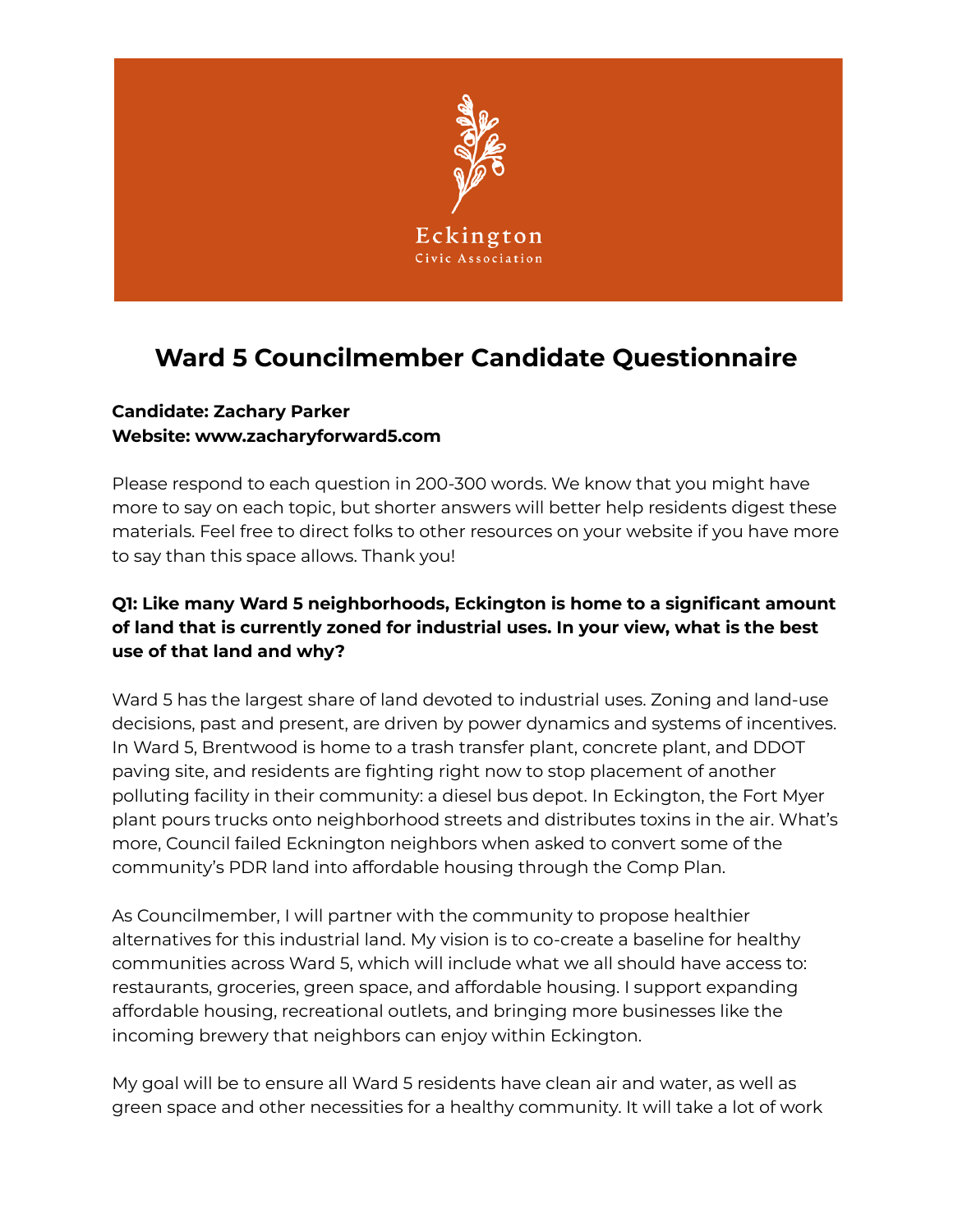to get there, but I will stand with residents to stop harmful projects or modify projects to ensure that neighbors are not harmed. I am committed to aggressive oversight of DCRA to ensure that environmental laws and rules are actually followed and future land-use decisions spread industrial-zoning to other parts of DC. And I will partner with Eckington Parks and others to ensure they have the support and resources needed.

Additionally, we should ensure that Ward 5's industrial areas are prioritized for arts and entrepreneurial uses by Ward 5 residents, especially people of color, LGBTQ youth, and others who have been shut out of opportunities in the past. As discussed in my small business [development](https://www.zacharyforward5.com/post/zachary-announces-his-cooperatives-community-wealth-and-small-business-development-platform) platform, I want DC to focus on community businesses that build equity within neighborhoods – including creating cooperative businesses and supporting long-standing neighborhood businesses in areas such as green technology, food, and cannabis. I would work to ensure that licenses for businesses in Ward 5 industrial areas are distributed equitably, by focusing on long-term residents and offering grants and technical assistance to people from marginalized communities.

#### **Q2: Eckington is bounded by four large arterial roads–New York Avenue, Florida Avenue, North Capitol Street, and Rhode Island Avenue. Do you think those corridors should be transformed, and if so, how?**

Yes. These streets running through the heart of Ward 5 neighborhoods are often treated as dangerous highways, especially by commuters — many of them from Virginia and Maryland — who do not think of them as neighborhood streets. It is important that we transform and redesign them for safety.

Early in the campaign, I joined neighbors on 2nd and 3rd street to hear concerns about traffic safety. I've been working with Commissioner Wright, ECA President Shaw, and DDOT to address concerns we heard.

I'll focus here on my vision for Rhode Island Ave. In NW, trees run along the middle and there are safe ways to traverse the neighborhoods along the corridor quickly and by any means. In NE, it's a different story. It is perfect for a reimagination.

My vision would be to expand the sidewalk, which has become dangerous for folks of all abilities to traverse, to create space for pedestrians to walk comfortably and safely. I'd like to incorporate a protected bike lane into those expanded sidewalks. I would also push for a dedicated bus lane, perhaps one that switches direction for the different times of day with rush hour (although I understand that this is an imperfect solution). The particulate and diesel pollution is especially bad, so I would look to find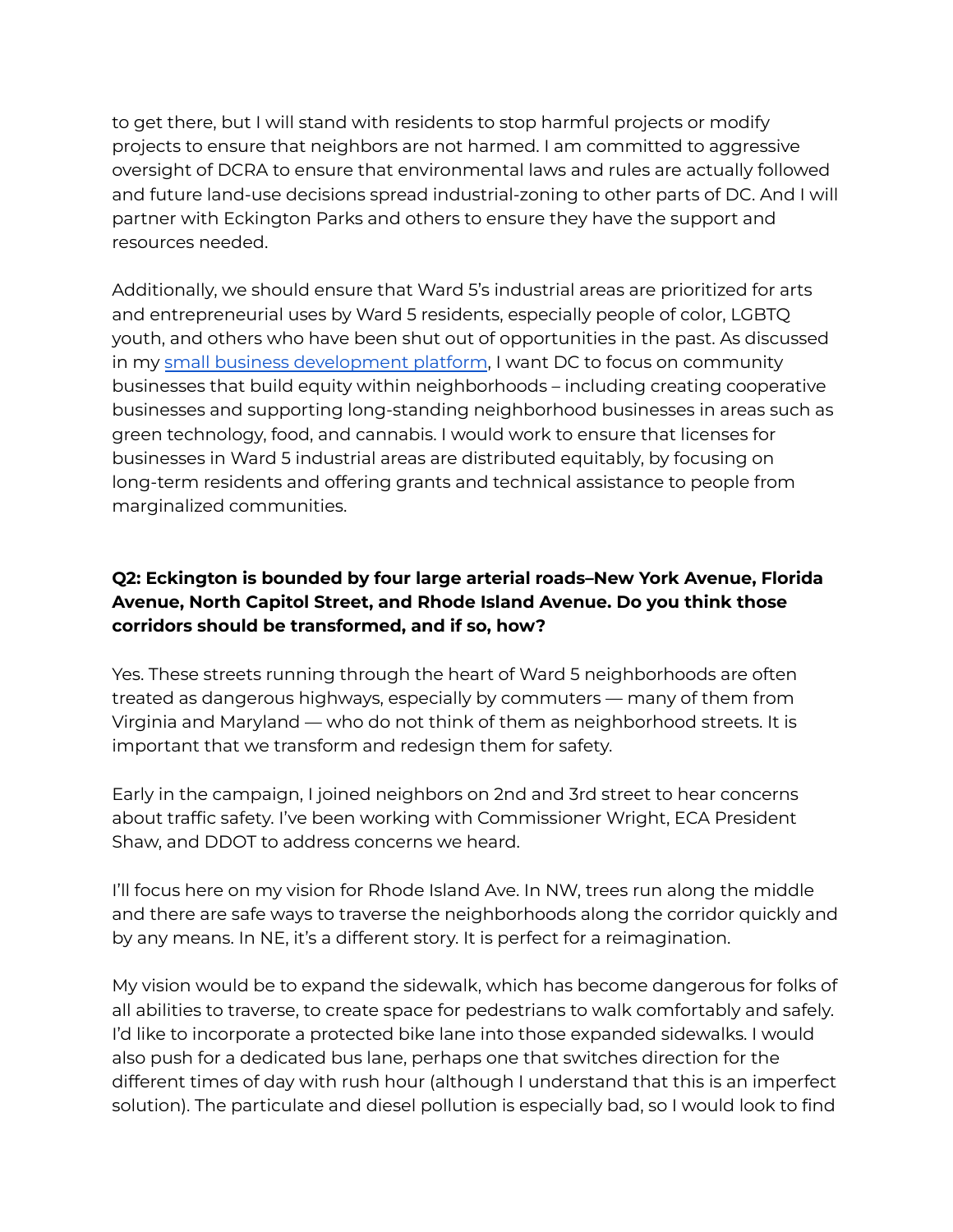ways of reducing industrial use of the road and planting and designing streetscapes with key vegetation that would decrease flooding and lessen the effects of pollution. Finally, I would push for a road diet and equity-focused speed cameras to stop cars from reckless driving.

#### **Q3: Eckington has been impacted by armed carjackings and homicides in recent years. At the same time, Eckington residents have also expressed concerns about policing in D.C. How would you approach public safety as a Ward 5 Councilmember? Do you have thoughts about the revision of the D.C. criminal code that is underway or other policy changes being considered?**

Rising violence is shaking our sense of safety. Current approaches are not working, and we must urgently pursue targeted solutions we know can work. The recent rise in violent incidents across the nation is likely linked to a widening wealth gap, pandemic mental health strains, lack of support for families, and continued disinvestment in schools and communities that has left many of our youngest neighbors with unaddressed trauma and unmet needs.

As Councilmember, I will work with Council colleagues and the Executive to build a comprehensive public health approach to safety, focusing on three main areas:

- **Adequate Prevention:** We must address the root causes of crime, which are connected to educational quality, recreational outlets, trauma, and economic opportunity. The District must focus more on improving our schools, expanding DPR and other programming, and ensuring more of our neighbors can earn a living. We must also expand community based mental health, which has been slashed in recent years. What's more, I call for expanding violence interrupters and establishing mobile health units and a non-police crisis response team of credible messengers, medics, and trauma professionals.
- **Targeting Violent Crime:** Police should focus on the most violent incidents. I will advocate for connecting and coordinating existing programs and agencies, much like the promise of the new Building Blocks program which has been hampered by a lack of follow-through, transparency, and community engagement. I will work to shift MPD away from duties better suited for others, such as behavioral health crises and traffic enforcement. And I will prioritize safe passage for students to and from school.
- **Accountability:** I support reducing violence and focusing on constructive accountability through restorative justice in schools, funding community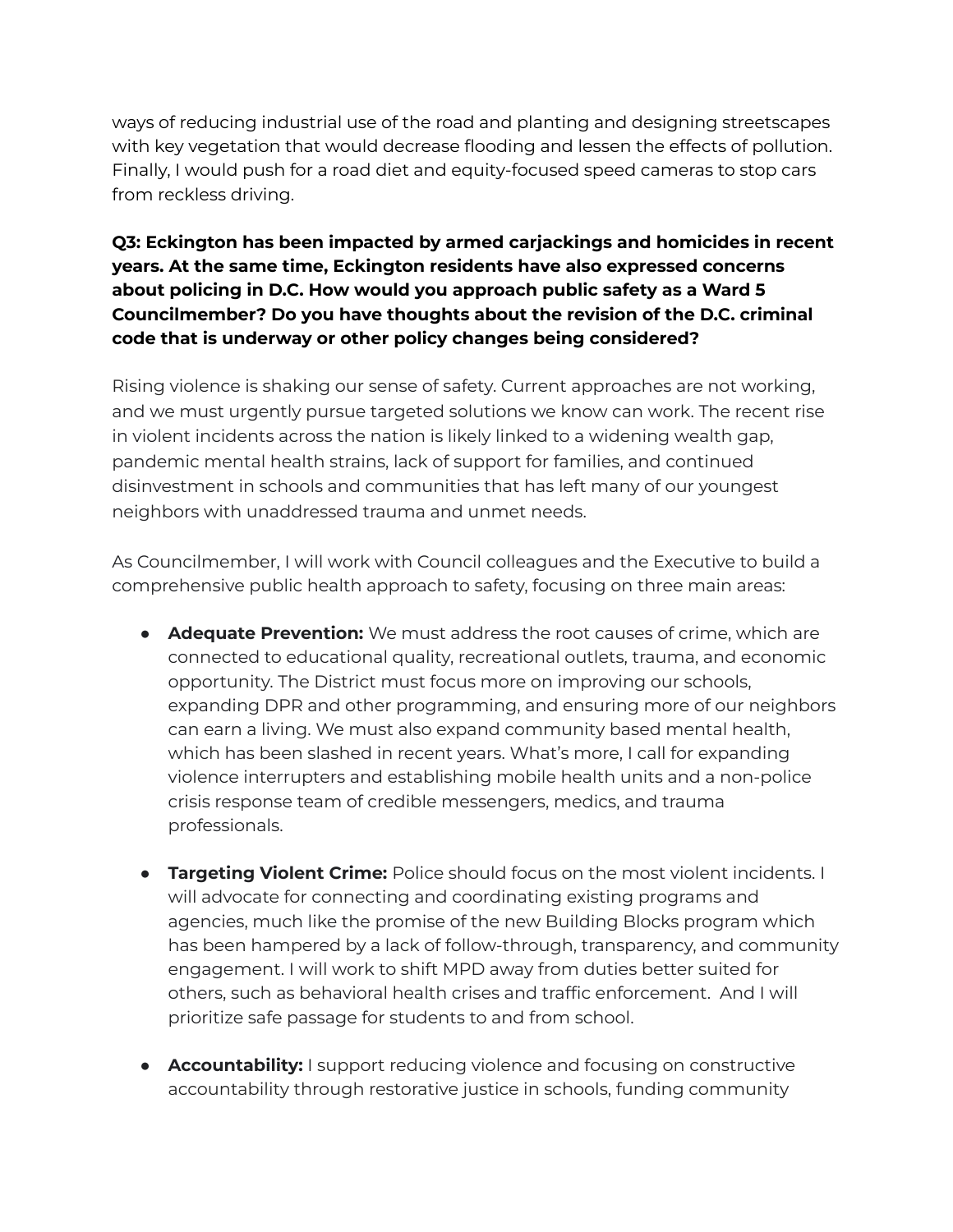mediation, and making a real and lasting investment in violence interruption networks. That said, those who break the law must be held accountable to the people that they harm. I support programs within the AG's office that allows juveniles to expunge their records after years/ample time seeking help, repairing the harm caused.

Finally, our desire to do something should not push us to ineffective approaches of the past. Mandatory minimums, police jump outs, hassling teens playing games in the street, or targeting drug enforcement in Black and brown communities do not make us safer. DC has a shockingly high incarceration rate – nearly all of them Black people - and they either go to federal facilities far away or are treated inhumanely in the DC jail. This focus on harsher incarceration has not made us safer and has only continued the cycle of violence. Instead, we should pursue criminal legal reforms to reduce mass incarceration and increase rehabilitation, including adopting the revised criminal code. If harsher punishment is our only approach, the cycle of violence will continue indefinitely.

#### **Q4: Eckington residents are concerned about air pollution from the Fort Myer asphalt plant, vehicles on large nearby arterial roads, and the like. How would you approach this and other environmental issues in Ward 5?**

My campaign is focused on creating a healthy Ward 5 where all residents have what they need to thrive. That must include basic needs like clean air and water, especially for communities like Eckington that have felt the effects of decades of environmental racism in zoning and other regulations. If businesses are polluting our air, we must take further steps to protect residents. This would mean both increased penalties for violating our environmental regulations and stricter requirements to significantly "green" business operations that harm nearby communities, especially children. Our health and our future must be prioritized.

Our environmental policies also must acknowledge that climate change is directly harming Ward 5 residents. Flooding and heat islands are the everyday lived reality of so many neighbors in Ward 5. We are the hottest Ward in the city with the least amount of trees. We need to push for trees on every block and we should incentivize fruit trees so that more Ward 5 children could be exposed to the health and wellness opportunities that can come from living in a real relationship with the land.

We need to decarbonize our economy and stop our toxic reliance on fossil fuels that not only is harming the planet, but it also is harming children and communities in Ward 5 through flooding, air pollution, and disproportionately high levels of asthma. We can add thousands of local jobs and train workers in the work of the future if we take on transforming our infrastructure to be safer, healthier, and more resilient.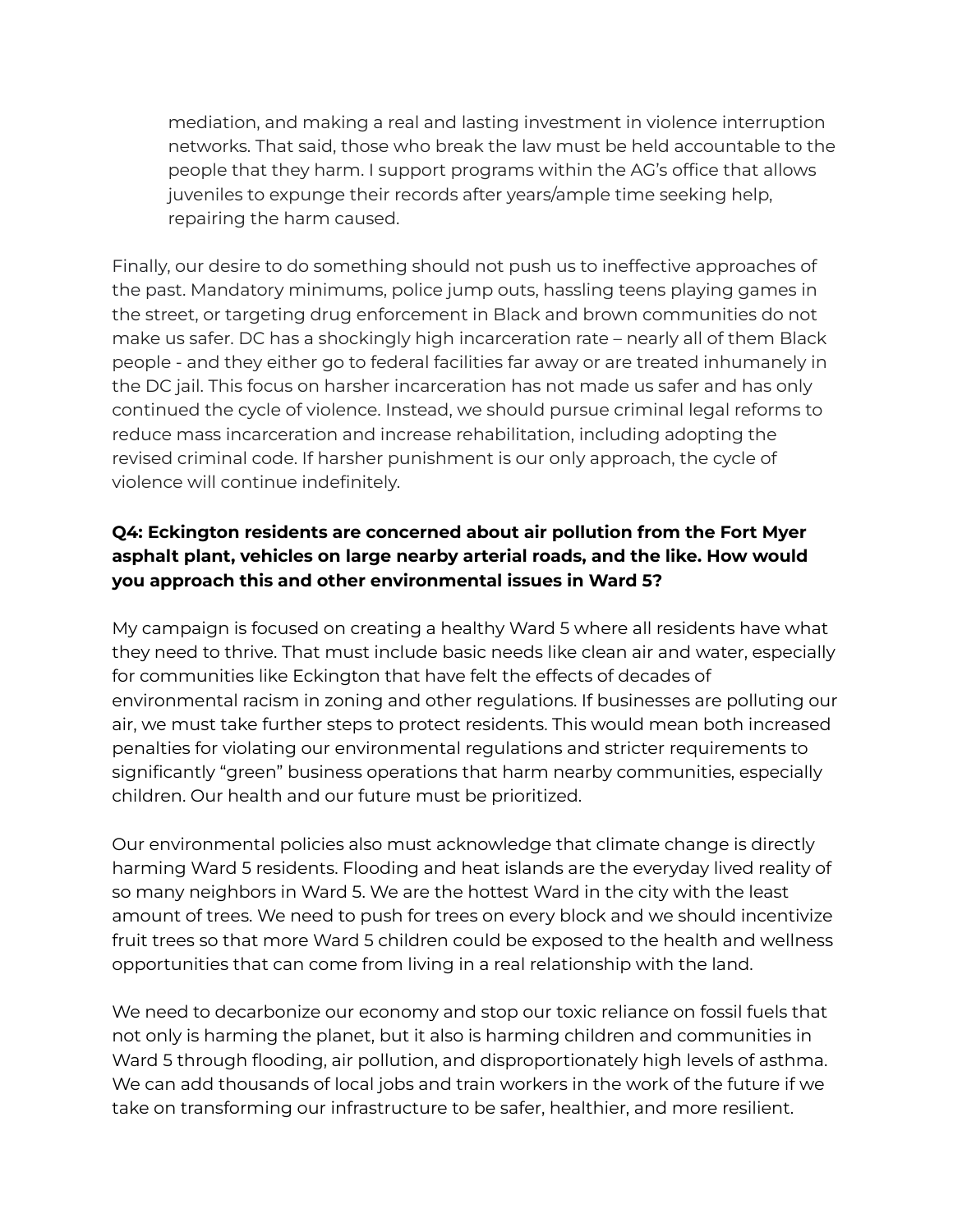Again, my vision is to co-create a "healthy communities" metric (similar to a walkability metric) and pass legislation that would *require* DC to strategically and equitably invest in communities lacking basic amenities and cut off from essential services and resources. Moreover, a healthy communities metric will preclude further expansion of PDR land in our communities and require companies like Fort Myer to pay for the harm they cause. We can combat the pollution in Eckington and elsewhere by implementing a healthy communities metric.

## **Q5: Eckington, Edgewood, and other Ward 5 communities have struggled to secure important amenities that are commonplace in Wards 3 and 6. If elected, are you committed to ensuring that Ward 5 elementary and middle schools are modernized and that a D.C. public library serving Eckington and Edgewood is built?**

Through my work on the State Board of Education, I've fought to ensure that Ward 5 school facilities get the attention they need and deserve. For example, parents and students were promised COVID-safety when schools were re-opened for the pandemic, and yet many students came back to inadequate ventilation and HVAC systems in disrepair. I worked closely with Ward 5 schools (including Burroughs, Langdon, and Langley) to elevate concerns to the Department of General Services (DGS) to get needed and immediate fixes to the schools' HVAC systems.

I will bring that same energy, knowledge, and relationships with DC government agencies to make sure that Ward 5 schools and libraries are prioritized by DGS and in DC budget fights. As Ward 5 Councilmember, I will work with DGS to monitor school work orders, routinely check-in and report back to schools, and ensure work orders are completed timely. DGS recently produced a tracker that shows hundreds of work orders remain outstanding in Ward 5, from leaking roofs to unstable structures that are dangerous for students and teachers. That is unacceptable and will be a priority focus for me.

I have become familiar with the DC budget process when I served as the President on the State Board of Education and have engaged in budget fights for Ward 5 schools. As Councilmember, I will work to ensure that Ward 5's capital needs, including modernizing our schools and building a new library, are prioritized in the budget. That means ensuring that Ward 5 needs are reflected in the budget, and then protecting those wins against political pressure.